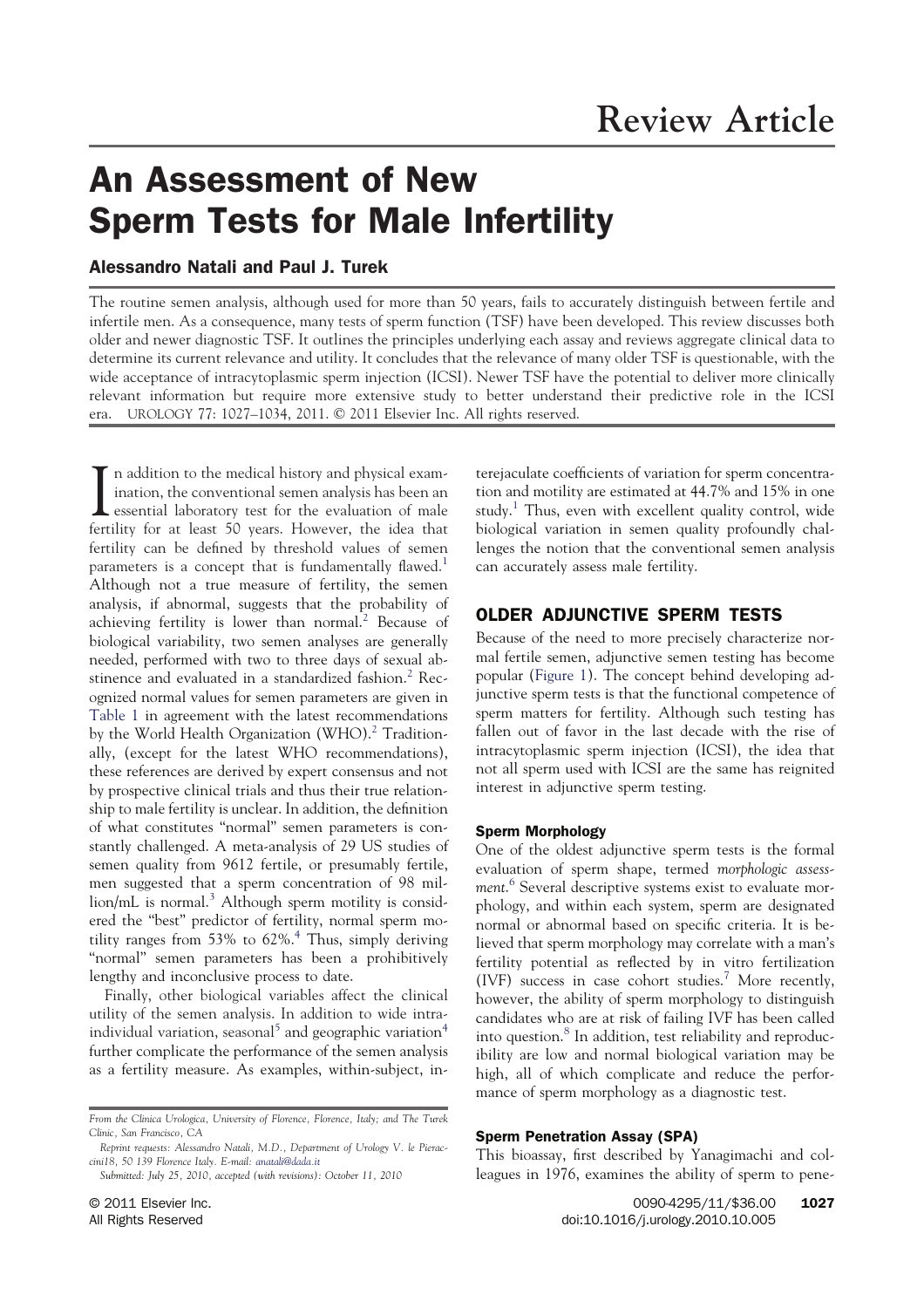Table 1. Lower references limits (5th centile) for semen characteristics (WHO 2010)

| Volume (mL)                                     | 1.5             |
|-------------------------------------------------|-----------------|
| Concentration (10 <sup>6</sup> sperm/mL)        | 15              |
| Total sperm number (10 <sup>6/ejaculate</sup> ) | 39              |
| Motility (% motile)                             | $40(a + b + c)$ |
| Forward progression                             | $32(a + b)$     |
| Morphology (% normal)                           |                 |
| Viability/Vitality (% alive)                    | 58%             |
| White blood cells (10 <sup>6</sup> sperm/mL)    | < 1.0           |
|                                                 |                 |

trate zona-free hamster eggs.<sup>9</sup> The assay was designed to analyze four steps in the fertilization process: capacitation, acrosome reaction, fusion with the oocyte vitelline membrane, and sperm decondensation. In limited studies, the SPA has been shown to correlate with fertilization rates in vitro. In a study by Soffer et al., in which 241 infertile couples scheduled for IVF were assessed, the SPA predicted fertilization with high negative (74%) and positive (82%) predictive values and with excellent specificity  $(0.96)$ <sup>10</sup> Limitations to the clinical utility of the SPA include the use of hamster oocytes, its labor-intensive nature and expense, the fact that it is technically demanding to perform, and that it has significant issues of assay standardization.<sup>1</sup>

## Hemizona Assay (HZA)

The HZA, first described by Burkman et al. in 1988, was introduced to examine the binding of sperm to the human-oocyte zona pellucida.<sup>11</sup> Quantification of sperm-zona binding uses salt-stored human hemizonae and is a relatively sophisticated and involved bioassay. It was developed to predict sperm fertilization potential for IVF treatment. Arslan and colleagues evaluated the value of the HZA to predict pregnancy in 82 couples with unexplained or male factor infertility after 313 intrauterine insemination (IUI) cycles. $^{12}$ The main outcome measures evaluated were hemizona index (HZI) and clinical pregnancy rate. Overall, patients with a HZI value of  $<30$  had a significantly lower pregnancy rate compared with patients with a HZI of  $\geq$ 30 (11.1% vs 40.6%, respectively; *P* <.05), and the relative risk for failure to conceive was 1.5 (CI, 1.2–1.9). User receiver operating characteristics curves over the range of HZI scores  $(0-60)$ , the duration of infertility, and the HZI score were significant determinants of conception. In addition, the negative and positive predictive values of the HZA for clinical pregnancy were 93% and 69%, respectively. This assay, although complicated, is significant in that it can predict sperm binding to the oocyte and can delineate sperm deficiencies of this nature. This matters because defective sperm-zona binding is a common cause of IVF failure. HZA has not been sufficiently evaluated to know whether it correlates with natural conception.<sup>12</sup>

## Acrosome Reaction (AR)

This acrosome reaction is an exocytic secretory event within the sperm head that releases proteolytic enzymes for zona pellucida penetration and remodels the sperm surface in preparation for oocyte fusion.<sup>1,13</sup> It is triggered by sperm-zona binding. The AR status of sperm is assessed using fluorescent lectins that bind to the acrosomal membrane or to the acrosomal contents. To differentiate nonspecific from physiological ARs, the assay is combined with a cell viability assessment. One limitation of AR assays is that there is a measurable prevalence of spontaneous AR in human sperm  $(<$ 4%), making correlations to pregnancy outcomes difficult.<sup>1</sup> Because of this, AR induction with ionophores has been reported to improve the dynamic range of the assay. Unfortunately, using ionophores is a nonphysiological maneuver and avoids the normal receptor-signal activation system that is important to assess.

Progesterone, a hormone present in follicular fluid and in the oocyte cumulus matrix, induces the acrosome reaction and the development of hyperactive motility patterns.<sup>14</sup> This "physiological" agent has been used by  $K$ rausz et al.,  $14$  who reported a significant correlation between acrosome reaction induction with progesterone and fertilization rate in vitro. In addition, impaired responsiveness of human sperm to progesterone has been associated with reduced fertilization.<sup>15</sup> These data suggest sperm responsiveness to progesterone, as assessed by the acrosome reaction, may predict fertilization.<sup>16</sup> In summary, induced AR assays have value in explaining fertilization failure in IVF cases, but have not been shown to correlate with natural pregnancy rates.

# Hyposmotic Swelling Test (HOS)

The HOS test, first described by Jeyendran in 1984, was developed to evaluate the integrity of the sperm plasma membrane.<sup>17</sup> The test is based on the biology of osmosis and the fact that fluid transport occurs across an intact cell membrane until osmolar equilibrium is reached. In test conditions, in which sperm are exposed to hypoosmolar fluid, the sperm expand, especially in the tail, and produce characteristic morphologic changes. In the original assay, the ability of sperm to swell correlated well with its capacity to penetrate denuded hamster oocytes.<sup>17</sup> Although simple and economical, HOS has not proven useful clinically in the assessment of the fertilizing capacity of sperm.<sup>18</sup> It has however been valuable in noninvasively selecting viable sperm from a nonmotile population for ICSL<sup>19</sup>

## **Conclusions**

Although innovative, older assays of sperm function are not widely used in clinical medicine today. The combination of complexity, expense, lack of standardization, and poor correlation to reproductive outcomes severely limit their clinical utility. In addition, the information learned may not significantly affect clinical decision mak-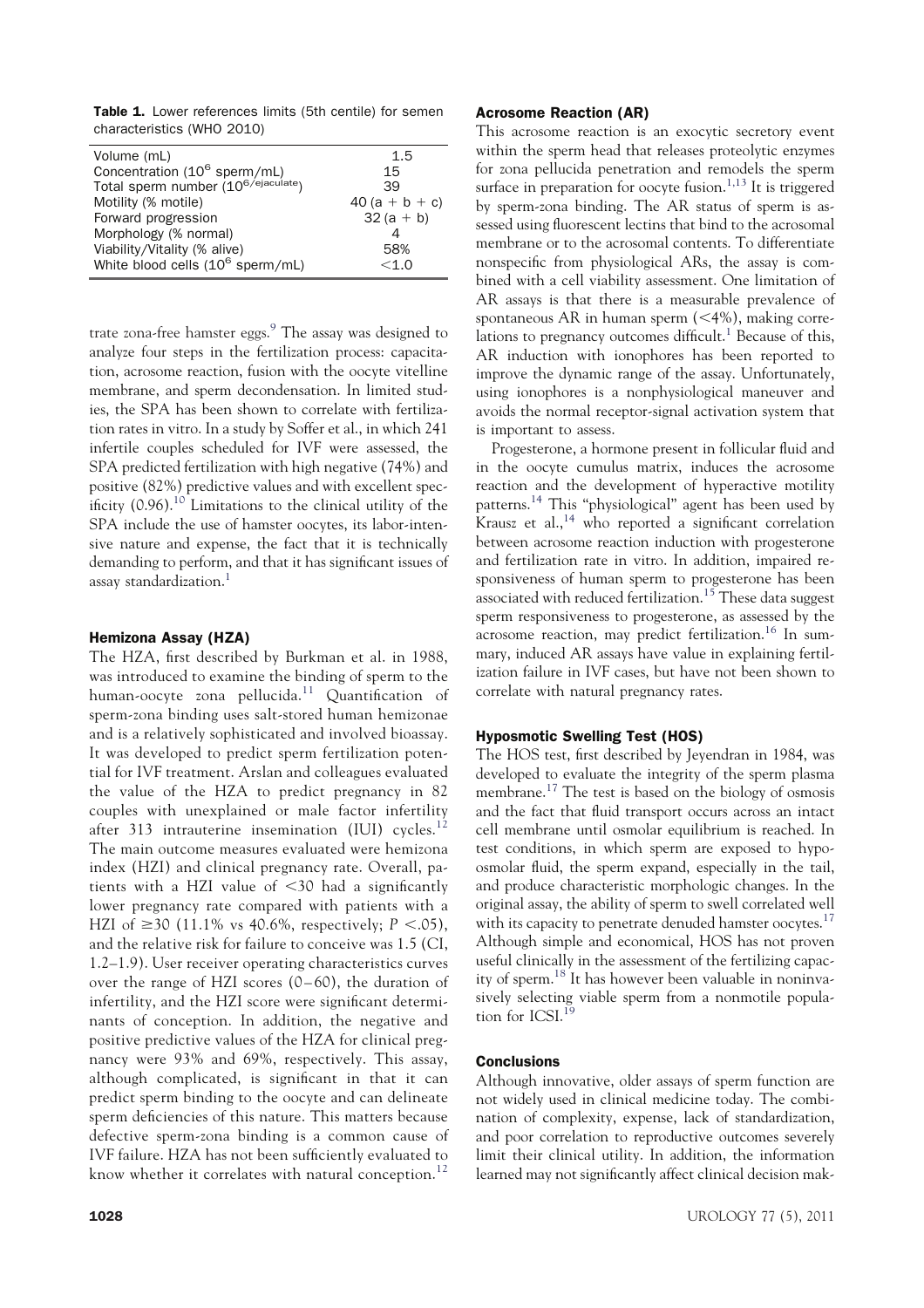

Figure 1. Schematic illustration of the steps of the egg fertilization process that the older sperm function tests assess. 1. Sperm morphology correlates with stages of egg cumulus and egg binding, and egg penetration and fertilization at IVF. 2. Sperm penetration assay assesses the ability of sperm to bind and penetrate the egg and decondense within it. 3. Hemizona assay examines sperm binding to the zona pellucida. 4. Acrosome reaction and the progesterone test assess the ability of sperm to penetrate cumulus and bind and penetrate the zona pellucida. 5. Hypo-osmotic swelling correlates with cumulus and egg binding and egg penetration and fertilization at IVF. 6. Reactive oxygen species evaluation correlates with sperm membrane, motility, and DNA integrity.

ing with the wide use of ICSI. In bypassing many of the sperm requirements needed for egg fertilization (Fig. 1), such as the AR, capacitation, sperm-zona binding and penetration, and oocyte binding, ICSI effectively treats most sperm deficiencies described in these assays. Despite this, the development of new functional sperm assays is important, becasue accurate, simple, and reliable tests of sperm function can be valuable in predicting infertility that may benefit the most from ICSI.

# NEWER ADJUNCTIVE SPERM TESTS

## Sperm DNA Fragmentation

Recently, the integrity of DNA packaging within sperm chromosomes has been suggested as a biological correlate of fertility.<sup>20</sup> DNA fragmentation is characterized by both single and double DNA strand breaks, and is particularly frequent in the sperm of subfertile men. However, it is also true that oocytes and early embryos can repair sperm DNA damage.<sup>21</sup> Thus, the biological effect of damaged sperm DNA depends on both the degree of sperm chromatin damage and the capacity of the early embryo to repair it (Fig. 2).

Abnormal sperm chromatin structure or DNA damage is thought to arise from four sources: (1) deficiencies in recombination during spermatogenesis, (2) abnormal spermatid maturation caused by protamination disturbances, (3) abortive apoptosis, and (4) oxidative stress.<sup>20</sup> Several assays have been developed to evaluate sperm DNA integrity, and exactly what is measured with each assay differs.<sup>20</sup> In general, however, the assays can be divided into three types: (1) assays to determine sperm chromatin structure, (2) tests of sperm DNA fragmentation, and (3) assays that assess the sperm nuclear matrix.<sup>20</sup>

**Probes to sperm chromatin structure.** Chromatin structural probes apply sensitive nuclear dyes to examine DNA integrity. Their cytochemical performance, however, is rather complex, because several factors influence the DNA staining of chromatin by these dyes: (1) the secondary structure of DNA, (2) the regularity and density of chromatin packaging, and (3) the binding of DNA to chromatin proteins. Assays in this category include:

*Acridine Orange (inexpensive, simple).* Measures in situ DNA susceptibility to acid-induced conformational helixcoil transition<sup>22</sup> (Fig. 3).

*Aniline Blue (inexpensive, simple).* Stains proteins in loosely condensed chromatin<sup>23</sup>

*Chromomycin a (inexpensive, simple).* Competes with protamines for association with DNA and staining relates to the degree of protamination in mature sperm<sup>24</sup>

*Toluidine blue (inexpensive, simple).* Stains phosphate residues of loosely packed and fragmented sperm nuclear DNA<sup>25</sup>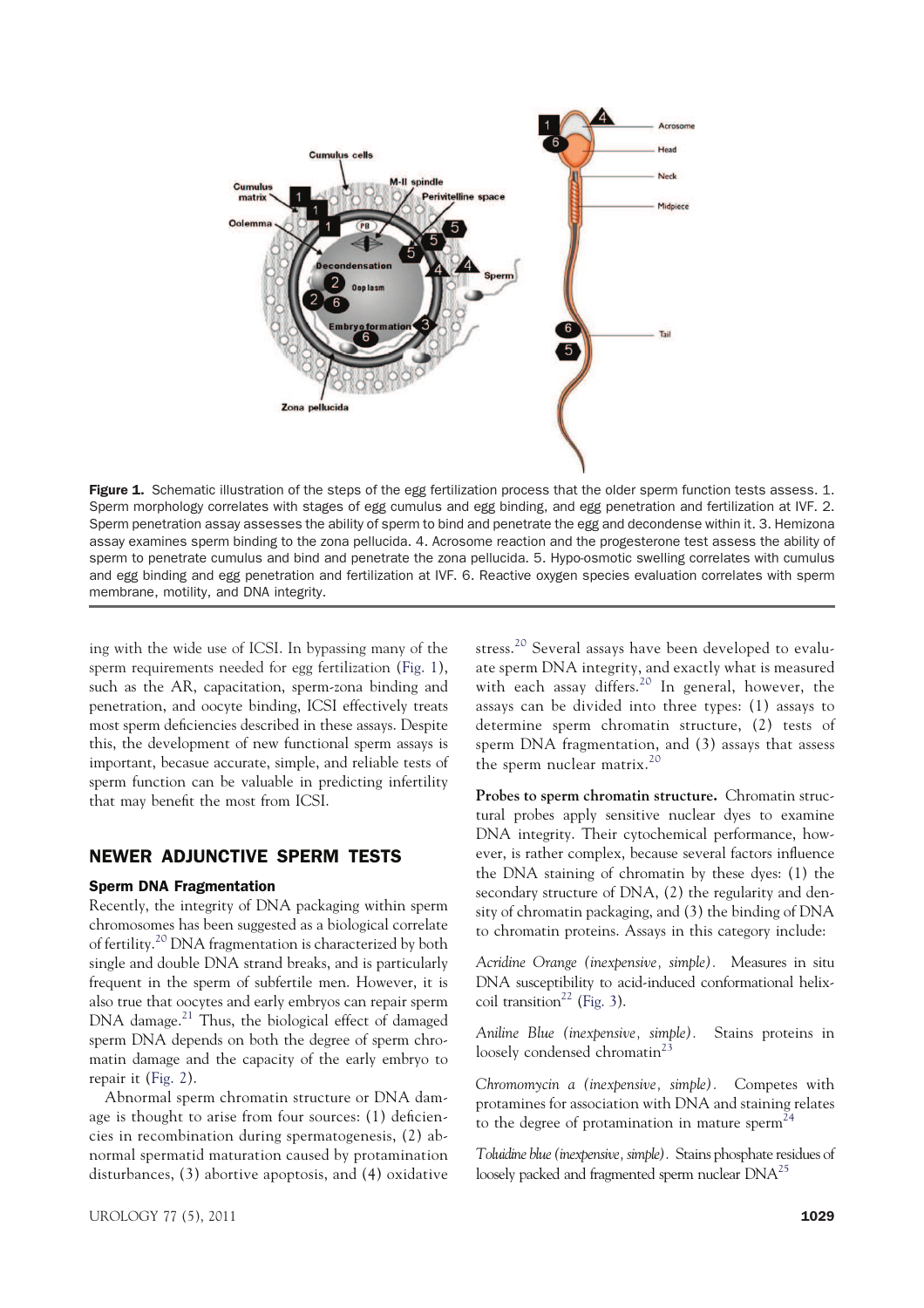

Figure 2. Schematic illustration of the steps of the egg fertilization process that the newer sperm function tests assess. 1. Sperm DNA fragmentation correlates with sperm decondensation and form embryos. 2. Sperm HA binding examines the ability of sperm to bind to the zona pellucida. 3. Ultrafine morphology correlates with the ability of sperm to decondense within the egg and form embryos. 4. Chromatin decondensation assesses the ability to sperm to decondense within the oocyte.



Figure 3. A common method of assessing sperm DNA fragmentation is to observe acridine orange (AO)-stained sperm that is exposed to 488-nm laser light. AO intercalated into double-stranded DNA fluoresces green and AO bound to singlestranded DNA fluoresces red (color figure available online).

*Sperm chromatin structural assay (SCSA) (expensive, complex).* Measures in situ DNA susceptibility to acidinduced conformational helix-coil changes with acridine orange fluorescence using automated cell sorting<sup>20</sup> (Fig. 3). SCSA is the most widely used assay, because associations with clinical outcomes after natural conception and assisted reproductive have been reported. The advantages of SCSA are its robustness and small intra- and interassay variation.

**Tests of sperm DNA fragmentation.** These tests focus on the identification of single- or double-stranded DNA strand breaks within sperm DNA. Assays included in this category are:

*In situ Nick translation.* This assay quantifies the incorporation of biotinylated deoxyuridine triphosphate (dUTP) at single-stranded DNA breaks (SSBs) within sperm DNA in a reaction catalyzed by DNA polymerase  $I^{24}$  Not widely used clinically, this assay lacks sensitivity and correlative studies with fertility outcomes are lacking.<sup>24</sup>

*Terminal deoxynucleotidyl transferase mediated dUTP Nick end labeling (TUNEL).* This assay accurately detects mainly double-stranded breaks (DSBs) in DNA through the incorporation of dUTP at DNA breaks catalyzed by terminal deoxynucleotidyl transferase. TUNEL is performed with flow cytometry, which allows efficient de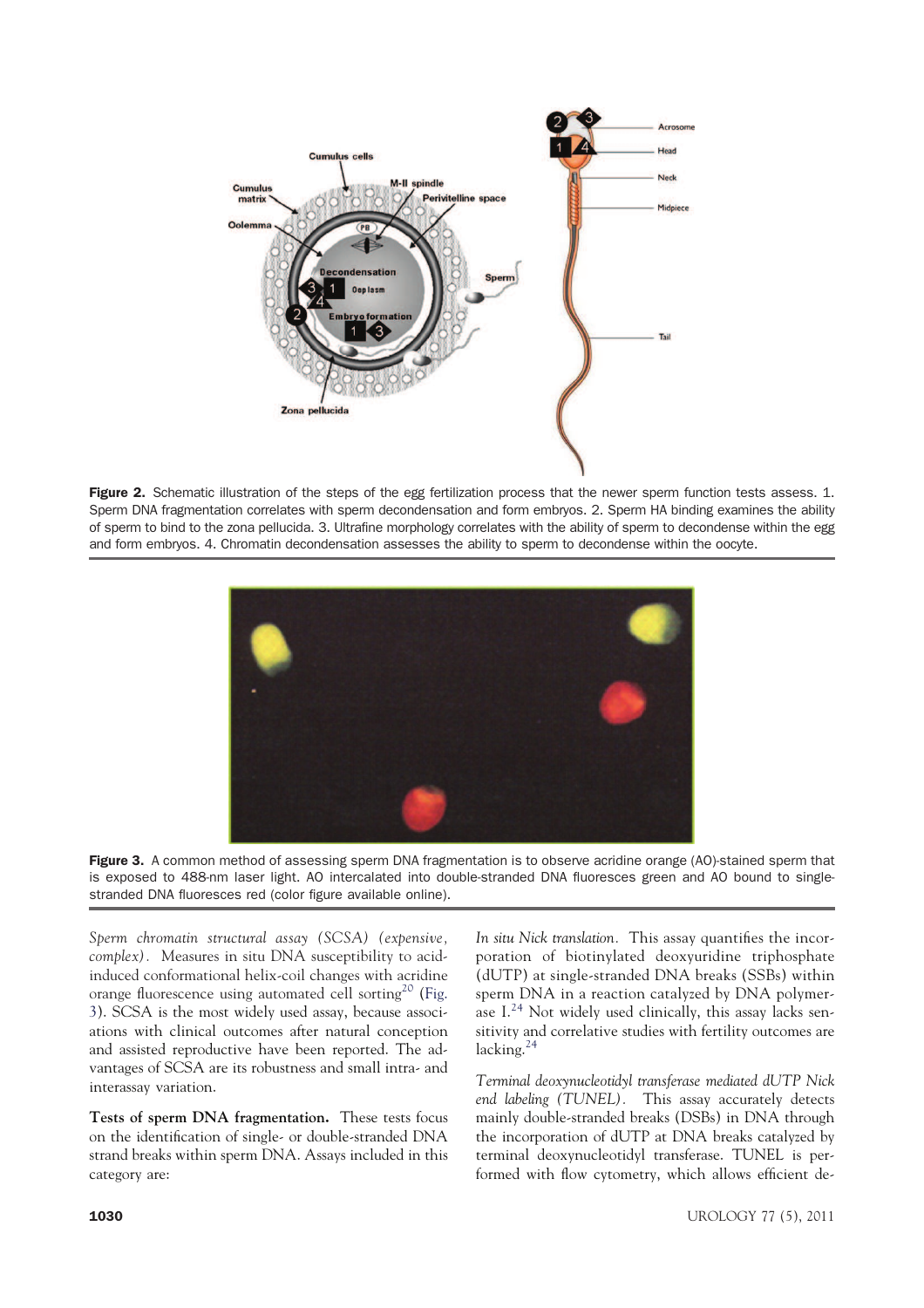tection of DNA fragmentation in a large population of sperm.<sup>26</sup> However, TUNEL evaluation by flow cytometry may underestimate actual sperm DNA fragmentation rates. Combining TUNEL and propidium iodide nuclear staining can distinguish sperm from other round cells in the semen, termed *M540 bodies*, that contain small but contaminating quantities of interfering fragmented DNA.<sup>27</sup> A major disadvantage of TUNEL is that it is relatively labor-intensive; standardized, clinical kits are now available.<sup>28</sup> In addition, there is no clear clinical pregnancy outcome data that correlate well with test results<sup>28</sup>.

*Single cell gel electrophoresis assay (COMET).* This approach quantifies DNA SSBs and DSBs in single sperm after electrophoresis of fluorochrome-stained DNA.<sup>29</sup> COMET is highly sensitive, but labor intensive and it can be difficult to standardize comet tail length for reporting. In addition, assay correlation to clinical infertility outcomes is less apparent than with SCSA or TUNEL methods.<sup>30</sup>

**Sperm nuclear matrix assays.** These assays are based on the degree to which intact DNA deprived of chromatin proteins is able to loop around the sperm nucleus matrix.<sup>30</sup> In support of this approach, it has recently been shown that germ line mutations in nuclear matrix proteins may lead to deficient DNA repair and chromatin disorganization.<sup>31</sup> Two assays are allocated to this category:

*Sperm nuclear matrix stability.* This assay assesses the high-level DNA organization within the sperm nuclear matrix and can detect aberrations in the ability of matrix to organize DNA into loop-domains.<sup>30</sup> This test is in the developmental stages and clinical information regarding outcomes is extremely limited.

*Sperm chromatin dispersion.* In this assay, fragmented DNA fails to produce the characteristic "halo" when it is mixed with aqueous agarose after acid/salt treatment to remove nuclear proteins.<sup>32</sup> This assay is recent and has limited verification in male infertility.<sup>32</sup>

**Correlation of DNA integrity to ART outcomes.** Assays of sperm DNA damage have the potential to discriminate among sperm of different quality. In general, the mean percentage of sperm with abnormal DNA denaturation and abnormal DNA fragmentation in infertile men is 25% and 28%, respectively, compared with fertile men, at 10% and 13%, respectively.<sup>33</sup> Assuming that DNA damage arises solely from a failure to repair DNA breaks introduced during spermatogenesis, it could be expected that DNA damage would correlate well with low sperm concentration or poor morphology. Alternatively, if sperm DNA damage results mainly from the adverse effects of reactive oxygen species (ROS), then reduced sperm motility might be expected. Currently, the relative contribution of these two sources of DNA damage to sperm remains unknown.<sup>33</sup>

Several studies have examined the association of sperm DNA integrity on reproductive outcomes after intrauterine insemination (IUI), IVF and IVF/ICSI. To date, there is little correlation between sperm DNA damage and fertilization rates with either IVF or IVF/ICSI.<sup>34</sup> This makes sense, because neither fertilization nor early embryo development are dependent on sperm DNA integrity, because the embryonic genome is expressed after the second cleavage division at the four-cell embryo stage.<sup>35</sup> However, high levels of sperm DNA damage appear to correlate inversely to successful pregnancy with IUI, IVF, and IVF/ICSI.<sup>36</sup> In the largest retrospective study to date, Bungum et al.<sup>37</sup> did not find increased pregnancy loss with high sperm DNA fragmentation rates with IVF/ICSI but did find a ten-fold lower risk of pregnancy with IUI. This study also demonstrated significantly higher clinical pregnancy rates (52.9% vs 22.2%) and delivery rates (47.1% vs 22.2%) with IVF/ICSI compared with IVF in couples with high sperm DNA damage. Indeed, when the DNA fragmentation rate exceeded 27%, the odds ratio for a positive reproductive outcome after ICSI compared with IVF was 8 for biochemical pregnancy, 4 for clinical pregnancy, and 3 for delivery. These data confirm earlier observations that IVF outcomes are affected more profoundly than are IVF/ICSI results by DNA damage. $36$ Thus, as the literature on this assay accrues, the assessment of sperm DNA integrity may become an important predictor of pregnancy success in the setting of assisted reproduction.

In what clinical scenarios should DNA fragmentation assays be used? They can be considered in the following cases:

- $\bullet$  Unexplained or idiopathic infertility<sup>26</sup>
- When deciding between IUI or IVF/ICSI as therapeutic options $37$
- $\bullet$  In the setting of varicocele-associated infertility<sup>38</sup>
- Recurrent pregnancy  $loss^{39}$

## Reactive Oxygen Species

Oxidative stress is a consequence of free radicals generated from cellular metabolism.<sup>40</sup> Naturally occurring antioxidants abound in the testis and semen, but cellular damage can occur when homeostatic mechanisms are perturbed. Excessive ROS have been detected in seminal plasma and are produced by both sperm and neutrophils. ROS production is directly measured by a chemiluminescence assay using luminol (5-amino-2,3-dihydro 1,4 phthalazinedione) as the probe and assessed by a luminometer and reported as counted photons/min/U sperm concentration. $4\overline{1}$  Because of their confounding effect on ROS measurements, it is critical to evaluate leukocyte concentrations in semen to determine the ROS contribution by these cells. Seminal free radicals can also result from chronic disease, environmental exposures, infections, and immune responses. It is thought that excessive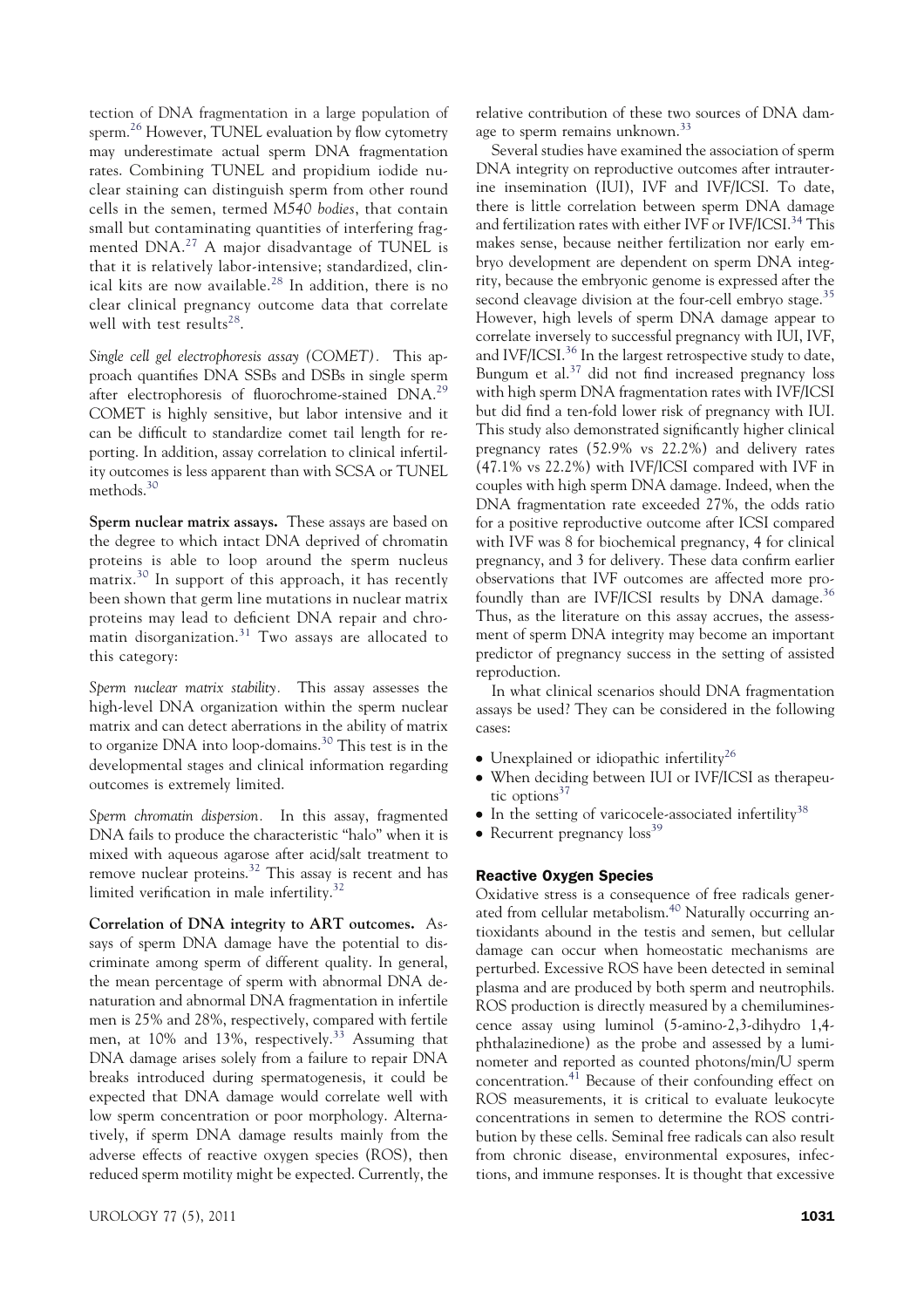ROS damages sperm membranes, reduces sperm motility, and induces sperm DNA damage.<sup>40</sup> Although antioxidant treatments may improve ROS balance, increases in naturally pregnancy rates have not been as obviously forthcoming. For these reasons, semen ROS levels are not a commonly performed sperm function assay.<sup>40</sup>

## Sperm Hyaluronic Acid Binding

It is clear that except for rare instances, such as globozoospermia and multiflagellated forms, sperm shape does not predict underlying chromosomal aneuploidy. Thus, selection of sperm for ICSI by "normal" morphology does not ensure the absence of chromosomal aneuploidy.<sup>42</sup> A sperm selection technique based on sperm membrane binding to hyaluronic acid (HA), the main substrate of the oocyte zona pellucida, could improve the likelihood of obtaining chromosomally normal sperm for ICSI.

Noting an association between the presence of sperm membrane HA receptors and various upstream features of sperm maturity, Huszar et al.<sup>43</sup> hypothesized that mature sperm would selectively bind to HA. They also surmised that sperm of diminished maturity have lower levels of the 70-kd testis-expressed chaperone (HspA2), increased chromosomal aberrations, and, because they have not undergone membrane remodeling, are unable to bind to solid-state  $HA^{43}$  Lastly, based on these attributes, Huszar et al. postulated that HA binding would facilitate the selection of individual mature sperm with lower levels of chromosomal aneuploidy.<sup>44</sup> In addition, Parmegiani et al. suggest that HA-selected ICSI sperm produce equivalent fertilization rates and good quality embryos compared with visually selected sperm, but may improve live baby rates substantially by decreasing miscarriage rates.<sup>45</sup>

One limitation of this sperm selection technique is that because sperm are firmly bound to HA, they must be manually removed and cannot be obtained in suitable numbers for IUI or IVF without ICSI. In addition, substantial clinical trial confirmation of these study findings are lacking, including a precise definition of which patients will benefit most from this technology. However, this technique, termed PICSI ("Physiological" ICSI), has the potential to mimic sperm selection at the traditional evolutionary level and may improve IVF/ICSI outcomes in selected patients by reducing the abnormal paternal contribution of sperm.<sup>45</sup>

## Ultrafine Morphology

For 20 years, since the first report of a relationship between sperm morphology and IVF outcomes by Kruger,<sup>6</sup> the value of sperm morphology as a predictor of pregnancy has been debated. Although correlating with IVF success, the relationship between morphology and pregnancy success, either naturally or with IUI are, at best, controversial associations.<sup>46</sup> What is clear is that no relationship exists between sperm strict morphology and IVF/ICSI outcomes.<sup>47</sup>



Figure 4. Sperm ultrafine morphology. (A) Arrow delineates a motile sperm with normal sperm nucleus by ultrafine morphology (good contour, no vacuoles). (B) Arrows delineate motile sperm with abnormal ultrafine morphology (abnormal contour or presence of vacuoles or both). Magnification 6600x. (Courtesy Dr. Benjamin Bartoov.)

Based on the concept that there may be ultrastructural features of sperm that could predict improved IVF/ICSI outcomes but that are not currently detected by strict morphology, Berkovitz et al. have proposed the examination of ultrafine sperm morphology. $4\overline{6}$  It might be that the low power magnification (200x or 400x) used for visual sperm selection for ICSI is relatively insensitive and unable to detect subtle sperm organellar malformations that might affect pregnancy rates.<sup>46</sup>

To increase the "gain" on sperm morphology with the goal of improving IVF/ICSI outcomes, Berkovitz and colleagues developed a method for the detailed morphologic evaluation of motile sperm in real time that is termed MSOME (motile sperm organellar morphology examination).<sup>46</sup> MSOME is performed with an inverted light microscope equipped with high-power Nomarski optics enhanced by digital imaging to achieve a magnification of  $6300x$  (Fig. 4).<sup>46</sup> In theory, the normalcy of the sperm nucleus, as observed by MSOME, reflects sperm nuclear DNA content and organization, which in turn could influence the outcomes of IVF/ICSI procedures.<sup>46</sup>

Based on research with MSOME, Bartoov et al. introduced a therapeutic procedure termed *intracytoplasmic morphologically selected sperm injection* (IMSI).<sup>48</sup> IMSI is performed in association with ICSI and uses MSOME criteria to precisely select sperm with morphologically normal nuclei for ICSI. They have also shown that the use of IMSI leads to significantly higher pregnancy rates compared with conventional IVF/ICSI in patients who have failed to achieve a clinical pregnancy in at least three IVF/ICSI cycles.<sup>49</sup> The study design used by Bartoov's group was able to exclude the special sperm preparation technique needed for IMSI as the reason for higher implantation and pregnancy rates and lower miscarriage rates.<sup>50</sup> Performing diagnostic MSOME or therapeutic IMSI has several clinical limitations: (1) significant time and effort is needed for IMSI, because sperm selection can take several hours; (2) expertise and training is needed for these techniques; and (3) the cost of upgrading laboratory equipment to perform IMSI is significant.<sup>50</sup> Taking into account these issues, a diagnostic MSOME is advised in advance of IMSI to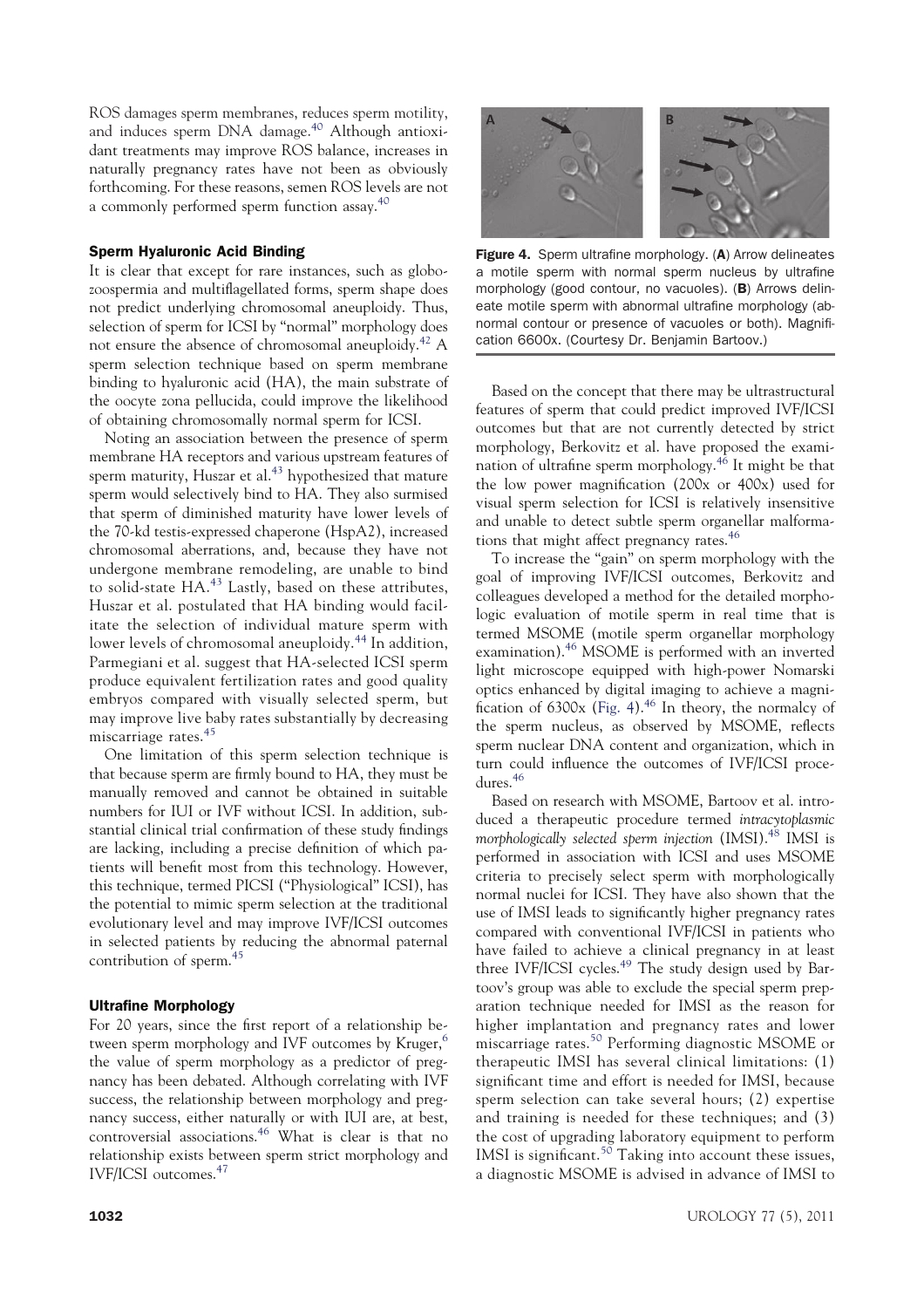determine in which patients IMSI is likely to improve ICSI outcomes.

#### Chromatin Condensation and Sperm Epigenetics

The replacement of somatic histones by protamines is important for sperm nuclear chromatin compaction, sperm maturation and fertility.<sup>51</sup> Condensation and stabilization of sperm chromatin occurs in elongating spermatids, during epididymal transport, and with seminal fluid contact after ejaculation.<sup>52</sup> Furthermore, chromatin stability increases with time after ejaculation likely because of the formation of disulfide bridges.<sup>51</sup> As a consequence, mature sperm DNA is transcriptionally inactive. During oocyte fertilization, the paternal genome is restored to its transcriptionally active conformation. This is accomplished through the chromatin decondensation process characterized by the degradation of protamines, the synthesis of histones, and binding of the histones to  $DNA$ , leading to restoration of the paternal genome.<sup>51</sup>

A large variable in this process is that the histone to protamine exchange process can be incomplete, with 5% to 15% of the genome bound to nucleosomes.<sup>51</sup> In humans, the proportion of protamine 1(P1) to protamine 2 (P2) is approximately 1:1, and changes to this ratio are associated with altered sperm quality and decreased embryo quality and IVF outcomes.<sup>53</sup>

Diagnostic tests now under development seek to determine the quality of the sperm decondensation process and its role in male infertility.<sup>53</sup> Human sperm heads can be decondensed in vitro using either oocytes from animals (e.g., frog) or with detergents. However, precise determination of the degree of sperm head decondensation is time-consuming and time sensitive, because the process is dynamic.<sup>54</sup> Because of this, classification schema that attempt to examine sperm decondensation are subjective and imprecise.<sup>54</sup> Despite this, attempts have been made to correlate the quality of sperm decondensation with routine semen parameters, DNA integrity, and IVF fertilization rates, but no consistent relationship has been observed.<sup>55</sup> Thus, the role of diagnostic sperm nuclear decondensation in the male infertility evaluation is currently speculative.

## CONCLUSIONS

In summary, older established tests of sperm function, including morphology, do not necessarily deliver better clinical information regarding the fertility potential of sperm than that obtained from the semen analysis. In addition, the relevance of many of these tests is questionable with the wide acceptance of ICSI, a technique that can bypass many abnormalities of sperm function. Newer diagnostic tests of sperm function have more potential to deliver clinically relevant information in the era of ICSI. However, they require more extensive study to better understand their predictive role in reproductive medicine.

It is exciting to speculate how newer diagnostic tests of sperm function relate to each other and to the older

assays. For example, will ultrafine morphology be the physical correlate of abnormal sperm chromatin packaging and DNA fragmentation? Will sperm chromatin decondensation tests correlate with the SPA in some way, and does the HA-binding assay reflect similar findings as the HZA assay? The development of such assays should be encouraged in the future to rationalize clinical decision-making in the heavily technological field of human reproductive medicine.

**Acknowledgments** The authors are grateful to Prof. Csilla Krausz (University of Florence, Italy) for scientific assistance with preparation of this manuscript.

#### References

- 1. Aitken RJ. Sperm function tests and fertility. *Int J Androl*. 2006; 29:69-75.
- 2. World Health Organization. *WHO Laboratory Manual for the Examination and Processing of Human Semen*, 5th ed. Geneva: World Health Organization; 2010.
- 3. Saidi JA, Chang DT, Goluboff ET, et al. Declining sperm counts in the United States? A critical review. *J Urol*. 1999;161:460-462.
- 4. Haugen TB, Egeland T, Magnus O, Magnum O. Semen parameters in Norwegian fertile men. *J Androl*. 2006;27:66-71.
- 5. Levine RJ. Seasonal variation of semen quality and fertility. *Scand J Work Environ Health*. 1999;25;Suppl 1:34-37.
- 6. Kruger TF, Swanson RJ, Hamilton M, et al. Abnormal sperm morphology and other semen parameters related to the outcome of the hamster oocyte human sperm penetration assay. *Int J Androl*. 1988;11:107-113.
- 7. Kruger TF, Acosta AA, Simmons KF, et al. New method of evaluating sperm morphology with predictive value for human in vitro fertilization. *Urology*. 1987;30:248-251.
- 8. Keegan BR, Barton S, Sanchez X, et al. Isolated teratozoospermia does not affect in vitro fertilization outcome and is not an indication for intracytoplasmic sperm injection. *Fertil Steril*. 2007;88: 1583-1588.
- 9. Yanagimachi R, Yanagimachi H, Rogers BJ. The use of free animal uova as a test—system for the assessment of the fertilizing capacity of human spermatozoa. *Biol Reprod*. 1976;15:471-476.
- 10. Soffer Y, Golan A, Herman A, et al. Prediction of in vitro fertilization outcome by sperm penetration assay with TEST-yolk buffer preincubation. *Fertil Steril*. 1992;58:556-562.
- 11. Burkman LJ, Coddington CC, Franken DR, et al. The hemizona assay (HZA): development of a diagnostic test for the binding of human spermatozoa to the human hemizona pellucida to predict fertilization potential. *Fertil Steril*. 1988;49:688-697.
- 12. Arslan M, Mahmood M, Ebru OA, et al. Predictive value of the hemizona assay for pregnancy outcome in patients undergoing controlled ovarian hyperstimulation with intrauterine insemination. *Fertil Steril*. 2006;85:1697-1707.
- 13. Florman HM, Jungnickel MK, Sutton KA. Regulating the acrosome reaction. *Int J Dev Biol*. 2008;52:503-510.
- 14. Krausz C, Bonaccorsi L, Luconi M, et al. Intracellular calcium increase and acrosome reaction in response to progesterone in human spermatozoa are correlated with in-vitro fertilization. *Hum Reprod*. 1995;10:120-124.
- 15. Falsetti C, Baldi E, Krausz C, et al. Decreased responsiveness to progesterone of spermatozoa in oligozoospermic patients. *J. Androl*. 1993;14:17-22.
- 16. Krausz C, Bonaccorsi L, Maggio P, et al. Two functional assays of sperm responsiveness to progesterone and their predictive values in in-vitro fertilization. *Hum Reprod*. 1996;11:1661-1667.
- 17. Jeyendran RS, Van der Ven HH, Perez-Pelaez M, et al. Development of an assay to assess the functional integrity of the human sperm membrane and its relationship to other semen characteristics. *J Reprod Fertil*. 1984;70:219-228.